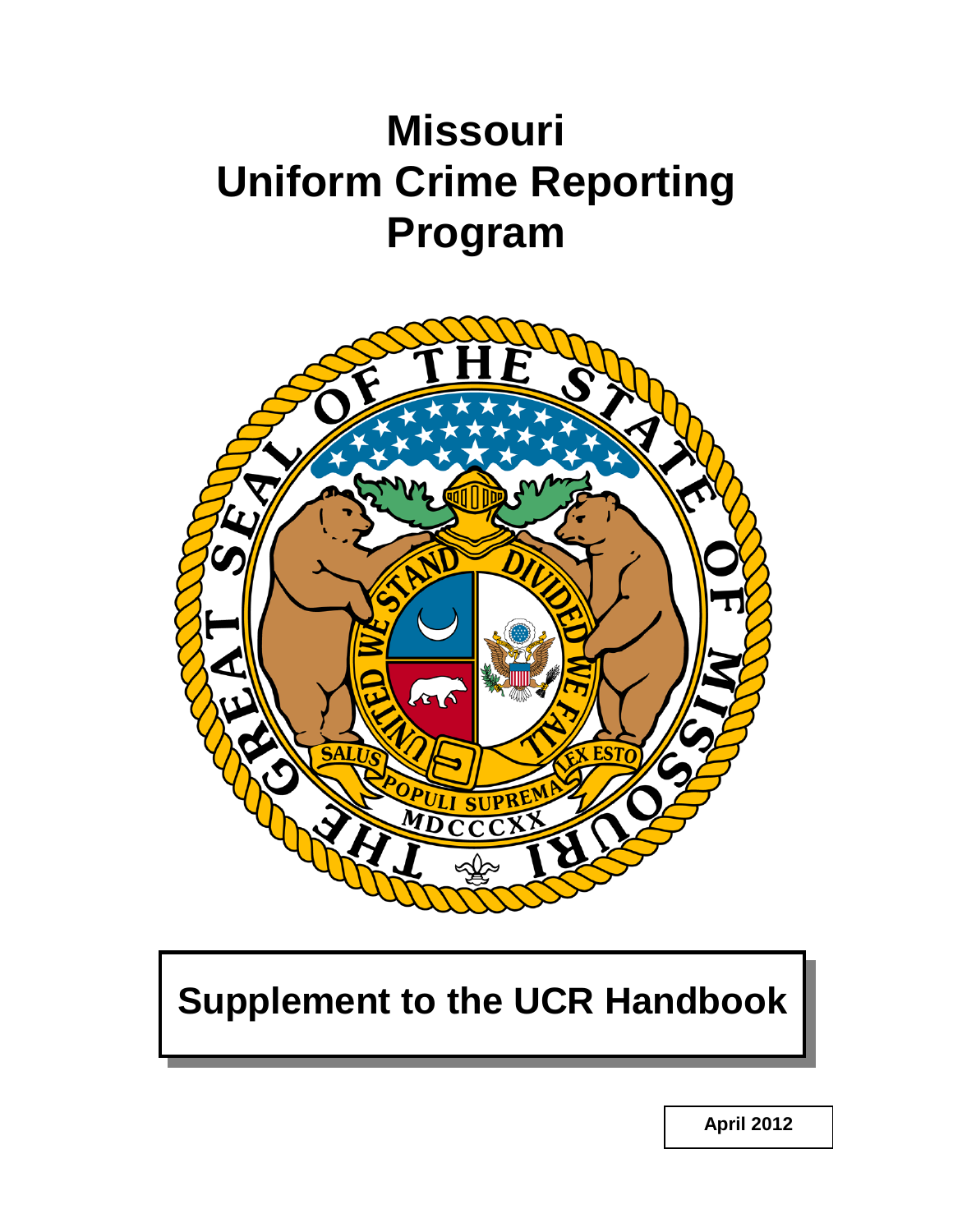### **TABLE OF CONTENTS**

### **1.0 Introduction and Program Points of Contact**

- 1.1 MoUCR Trainer Areas of Responsibility Map
- 1.2 Section 43.505 RSMo, the Missouri Uniform Crime Reporting Program Law
- 1.3 Program Purpose Statement
- 1.4 Stakeholders The Customers and Uses of Crime Statistics

### **2.0 National Reporting of Crime**

### **3.0 What Crime and Crime Clearance Information is Not Reported?**

- 3.1 Motor Vehicle Laws
- 3.2 Watercraft Laws
- 3.3 Boating While Intoxicated
- 3.4 Clandestine, Covert or Undercover Investigations (Exceptions)
- 3.5 Probation and Parole Violations
- 3.6 Zero Tolerance
- 3.7 Suspicion
- 3.8 24 hour Detention
- 3.9 Warrant Arrests
- 3.10 Protective Custody
- 3.11 False Alarms
- 3.12 Other Criminal Justice Elements

### **4.0 Supplemental Homicide Report (SHR)**

- 4.1 Column 1, Incident Number
- 4.2 Column 2, Type Homicide
- 4.3 Column 3, Situation
- 4.4 Column 4, Age of All Victims and Offenders
- 4.5 Column 5, Sex of All Victims and Offenders
- 4.6 Column 6, Race of All Victims and Offenders
- 4.7 Column 7, Ethnicity of All Victims and Offenders
- 4.8 Column 8, Weapons Used
- 4.9 Column 9, Relationships
- 4.10 Column 10, Circumstances
- 4.11 Column 11, Modifier for Domestic Violence or Justifiable Homicide 4.11.1 For Justifiable Homicide (80-81)
	- 4.11.2 For Domestic Violence Homicides and Suicides
- 4.12 Column 12, DV Modifier Court Orders of Protection
- 4.13 Column 13, DV Modifier Previous Incident with Offender
- 4.14 Column 14, DV Modifier Previous Incident with Victim

### **5.0 The National Clandestine Drug Laboratory Seizure Report- DEA 612 Form**

### **6.0 Supplemental Report - Domestic Violence Incidents**

6.1 Background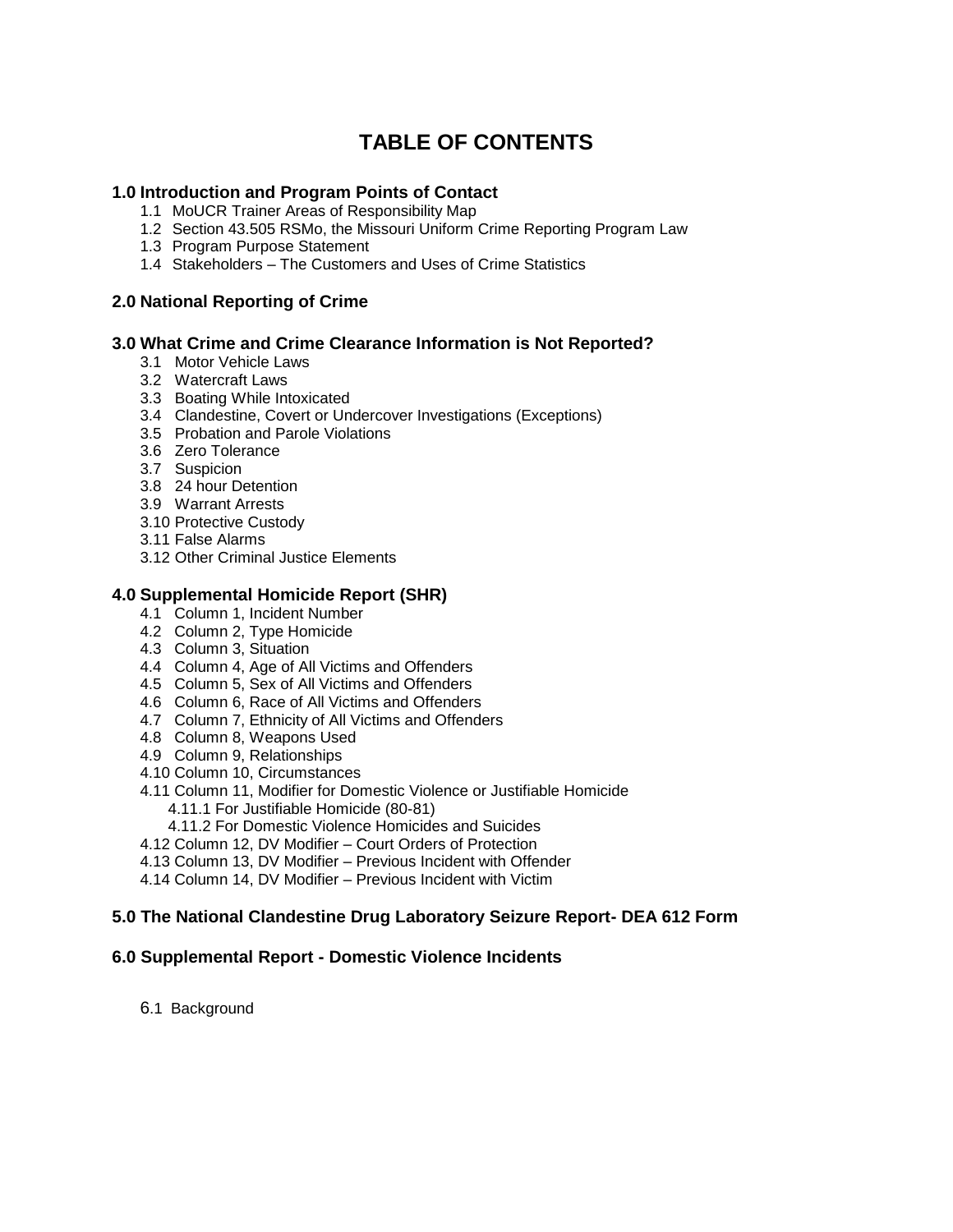### **1.0 Introduction:**

### **Program Points of Contact and Address Information:**

Kyle W. Comer **Kyle.comer@mshp.dps.mo.gov** Senior CJIS Manager 573-526-6278 Jason Buschjost, Criminal History Specialist *jason.buschjost@mshp.dps.mo.gov*<br>County and Municipal Agency Data **in the senator of the state of 573-526-6153** ext 2633 County and Municipal Agency Data Byron Sullivan, Criminal History Specialist [byron.sullivan@mshp.dps.mo.gov](mailto:chad.mengwasser@mshp.dps.mo.gov) State and Other Agency Data 573-526-6153 ext 2634 MoUCR Program Office Email Address: under the [ucr@mshp.dps.mo.gov](mailto:ucr@mshp.dps.mo.gov) MoUCR Program Office Fax Number: 573-526-6290 **Program Office Mailing Address:** Missouri State Highway Patrol Criminal Justice Information Services Division

Program Support Services Section-UCR Unit P.O. Box 9500 Jefferson City, MO 65102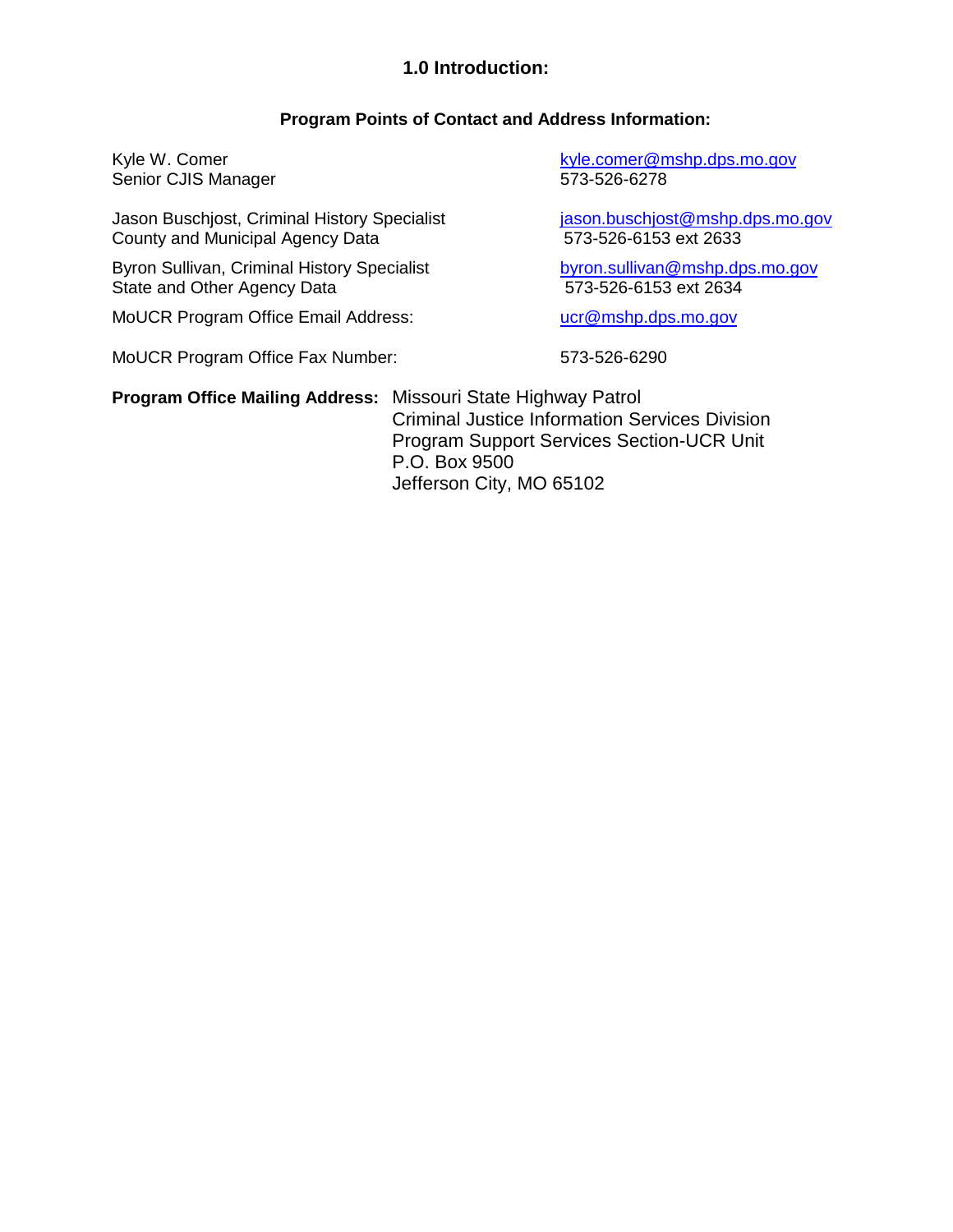## **Uniform Crime Reporting Unit** Regional Contact Information



**Region 1 Kevin Neeley 573-526-6153 region1@mshp.dps.mo.gov Region 2 Pat Henton 314-731-1548 region2@mshp.dps.mo.gov Region 3 Bill Welch 573-840-9562 region3@mshp.dps.mo.gov Region 4 Dean Milne 417-753-1079 region4@mshp.dps.mo.gov Region 5 Bob Hanson 816-467-7931 region5@mshp.dps.mo.gov Region 7 Quinette Green 636-949-3529 region7@mshp.dps.mo.gov Region 8 Scott Cline 417-469-3726 region8@mshp.dps.mo.gov**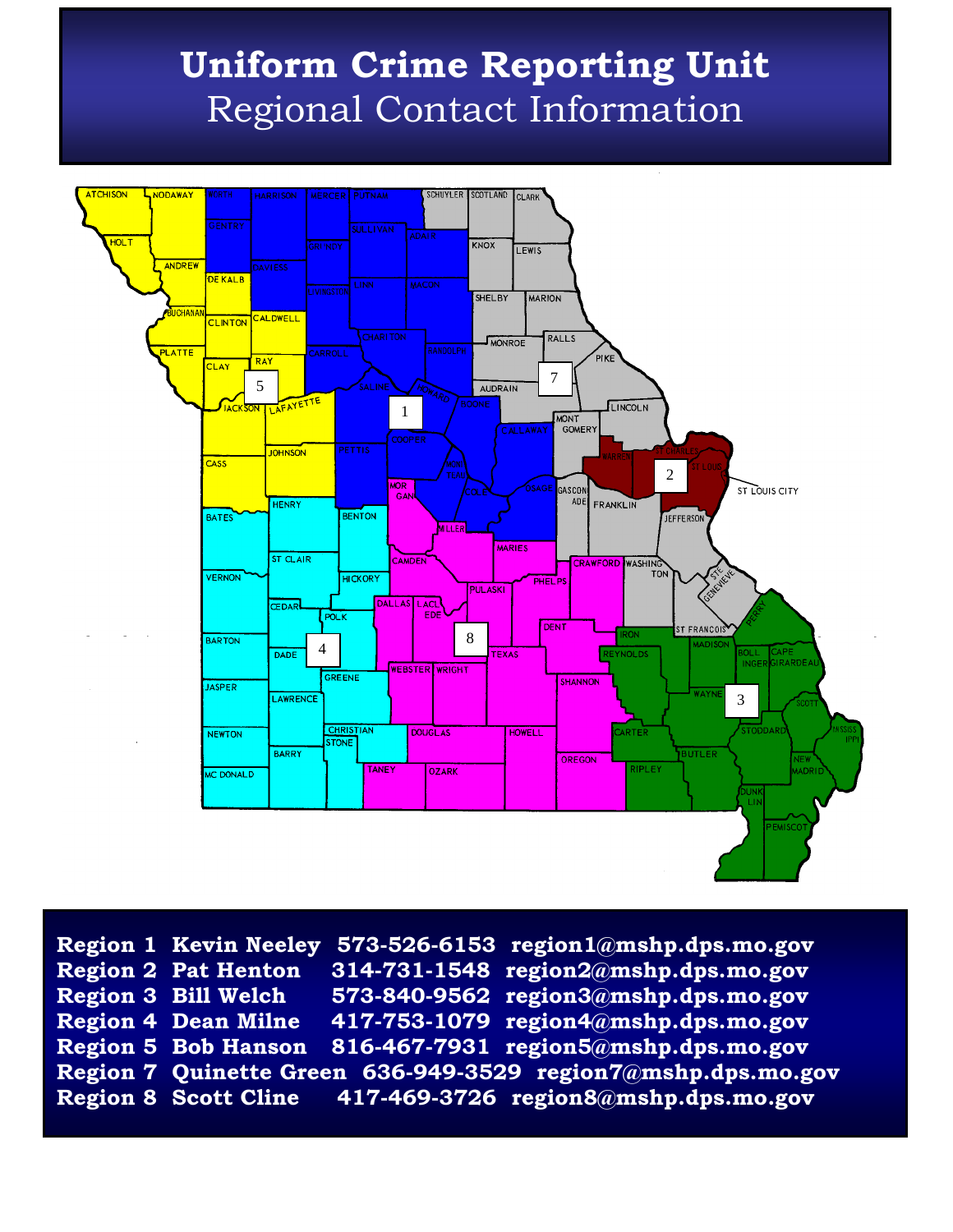### **1.2 The MoUCR Program Law**

## *Missouri Revised Statutes* **Chapter 43 Highway Patrol, State Section** *43.505*

August 28, 2001

### **Uniform crime reporting system established--duties of department --violations, penalty.**

1. The department of public safety is hereby designated as the central repository for the collection, maintenance, analysis and reporting of crime incident activity generated by law enforcement agencies in this state. The department shall develop and operate a uniform crime reporting system that is compatible with the national uniform crime reporting system operated by the Federal Bureau of Investigation.

2. The department of public safety shall:

(1) Develop, operate and maintain an information system for the collection, storage, maintenance, analysis and retrieval of crime incident and arrest reports from Missouri law enforcement agencies;

(2) Compile the statistical data and forward such data as required to the Federal Bureau of Investigation or the appropriate Department of Justice agency in accordance with the standards and procedures of the national system;

(3) Provide the forms, formats, procedures, standards and related training or training assistance to all law enforcement agencies in the state as necessary for such agencies to report incident and arrest activity for timely inclusion into the statewide system;

(4) Annually publish a report on the nature and extent of crime and submit such report to the governor and the general assembly. Such report and other statistical reports shall be made available to state and local law enforcement agencies and the general public through an electronic or manual medium;

(5) Maintain the privacy and security of information in accordance with applicable state and federal laws, regulations and orders; and

(6) Establish such rules and regulations as are necessary for implementing the provisions of this section. Any rule or portion of a rule, as that term is defined in section 536.010, RSMo, that is created under the authority delegated in this section shall become effective only if it complies with and is subject to all of the provisions of chapter 536, RSMo, and, if applicable, section 536.028, RSMo. This section and chapter 536, RSMo, are nonseverable and if any of the powers vested with the general assembly pursuant to chapter 536, RSMo, to review, to delay the effective date or to disapprove and annul a rule are subsequently held unconstitutional, then the grant of rulemaking authority and any rule proposed or adopted after August 28, 2000, shall be invalid and void.

3. Every law enforcement agency in the state shall:

(1) Submit crime incident reports to the department of public safety on forms or in the format prescribed by the department; and

(2) Submit any other crime incident information which may be required by the department of public safety.

4. Any law enforcement agency that violates this section may be ineligible to receive state or federal funds which would otherwise be paid to such agency for law enforcement, safety or criminal justice purposes.

(L. 2000 H.B. 1677, et al.)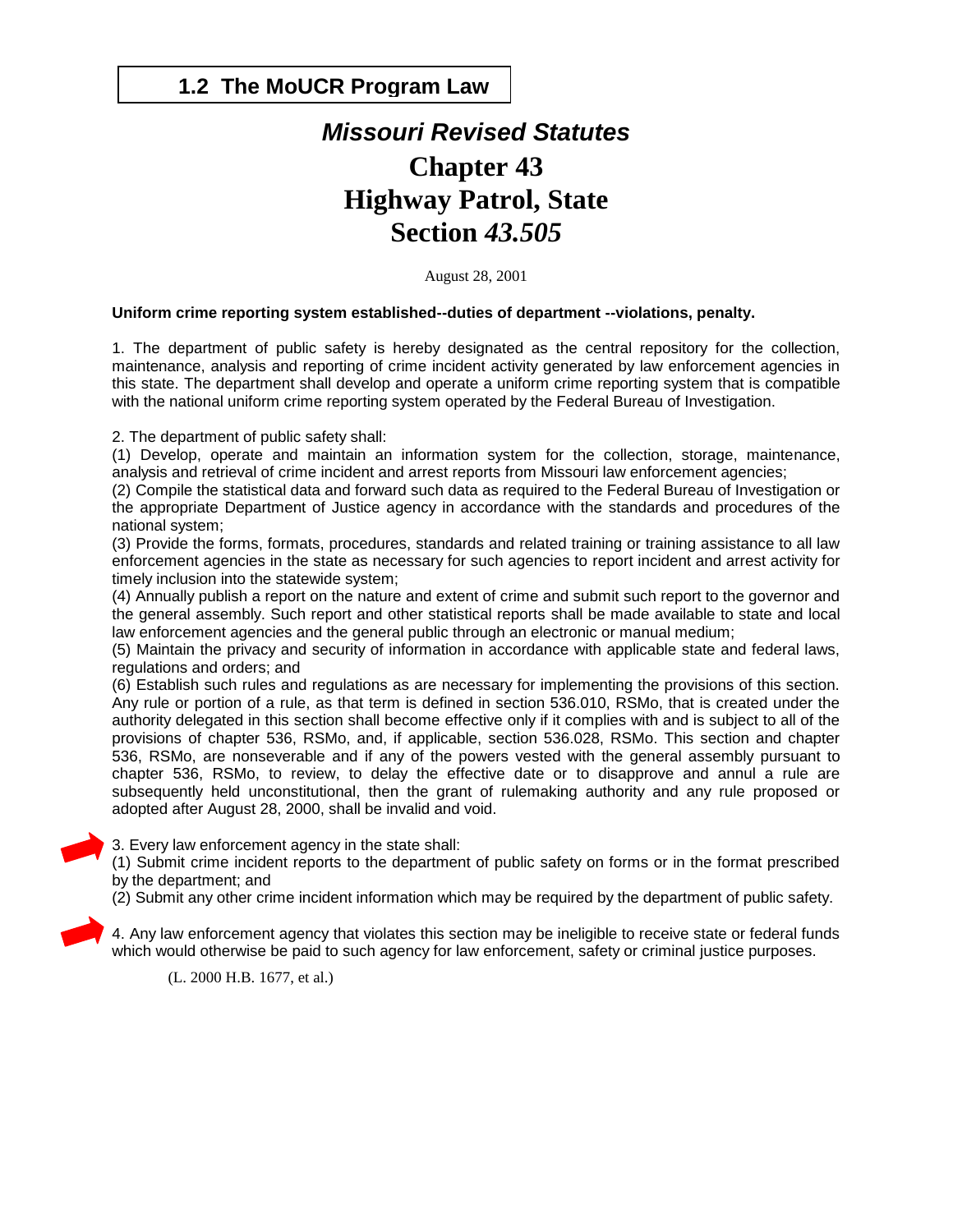**1.3 Purpose Statement.** To reduce crime. Statistics on crime, uniformly collected and reported, form the benchmarks upon which crime prevention, crime intervention and crime enforcement programs are measured. Missouri recognizes that there are five approaches to reducing crime. These are:

**Prevention.** The process of changing environmental conditions and/or personal behavior in order to prevent and reduce the threat of crime, thereby enhancing the safety and well being of our citizens.

**Intervention.** Programs, services or sanctions initiated after a problem has been identified, designed to intercede and reduce the effects of criminal, delinquent or high-risk behavior or to mitigate the effects of crime on victims and the state.

**Enforcement.** Programs or sanctions designed to assure compliance with laws, regulations or standards to provide for public order, protection of property and safety of our citizens.

**Treatment and Rehabilitation.** Programs or services designed to provide some form of purposeful attention and remedial activity to bring an improved level of competency or a change in behavior or environment of the individual or offender. These activities take place in a facility (corrections) or community-based setting.

**Post Treatment/Rehabilitation Services.** Programs or services designed to provide follow-up assistance/supervision of individuals who have been discharged or released from a facility or community-based program.

**1.4 Stakeholders – The Customers and Uses of Crime Statistics.** According to the FBI's Criminal Justice Information Services Division (CJIS), the number one customers of crime statistics are private citizens who are trying to make a quality of life decision as to where they will live, work, and raise their families. There are however, other key internal and external customers of the crime statistics:

**Internal Customers.** In addition to being the principal collection and reporting source, the law enforcement community is also the primary internal customer of crime statistics. The ability to precisely identify when and where crime has taken place, its form, and the characteristics of its victims and perpetrators is an indispensable tool in the war against crime. Armed with timely and accurate information, law enforcement can better plan and assess police operations and allocate resources to help address the crime problem at various levels.

**External Customers.** The external customers of crime statistics include community-based coalitions and governmental and nongovernmental organizations that use the crime data as benchmarks to measure the efficiency and effectiveness of their crime prevention and crime intervention programs. Any agency that touches either the victim or the offender, or whose programs attempt to intercede before the criminal act takes place are important stakeholders in this crime collection initiative.

**External Impact of Reporting.** Like politics, all crime may be local; but if properly identified and reported, locally reported crime statistics fuel the state and national response. UCR is a social barometer—a "state" of the state"— that provides indicators of the level of criminality within all segments of our society. At the state and federal level, UCR statistics bring emerging trends in criminal activity to the attention of all branches of the government. These trends are the engine that drives the passage of legislation and the allocation of federal grants and other funds and resources to programs implemented to address societal problems.

**Involvement.** When considering the circumstances that influence some criminal conduct, clearly other government organizations as well as private citizens must be involved if Missouri is to attain the most complete picture of crime possible. Law enforcement can only react and report on those crimes it becomes aware of – those developed through self-initiated investigations and those reported to them.

An example: In some states, law enforcement collects information on domestic violence; but usually does so as a circumstance or modifier of a criminal act, as with a reported assault. Health care providers (emergency room staffs), social service agency representatives, domestic violence shelters and others who are directly exposed to domestic violence, especially the victims, must also be included in the reporting effort to help complete the picture. The victims themselves must also be willing to come forward and report the crime.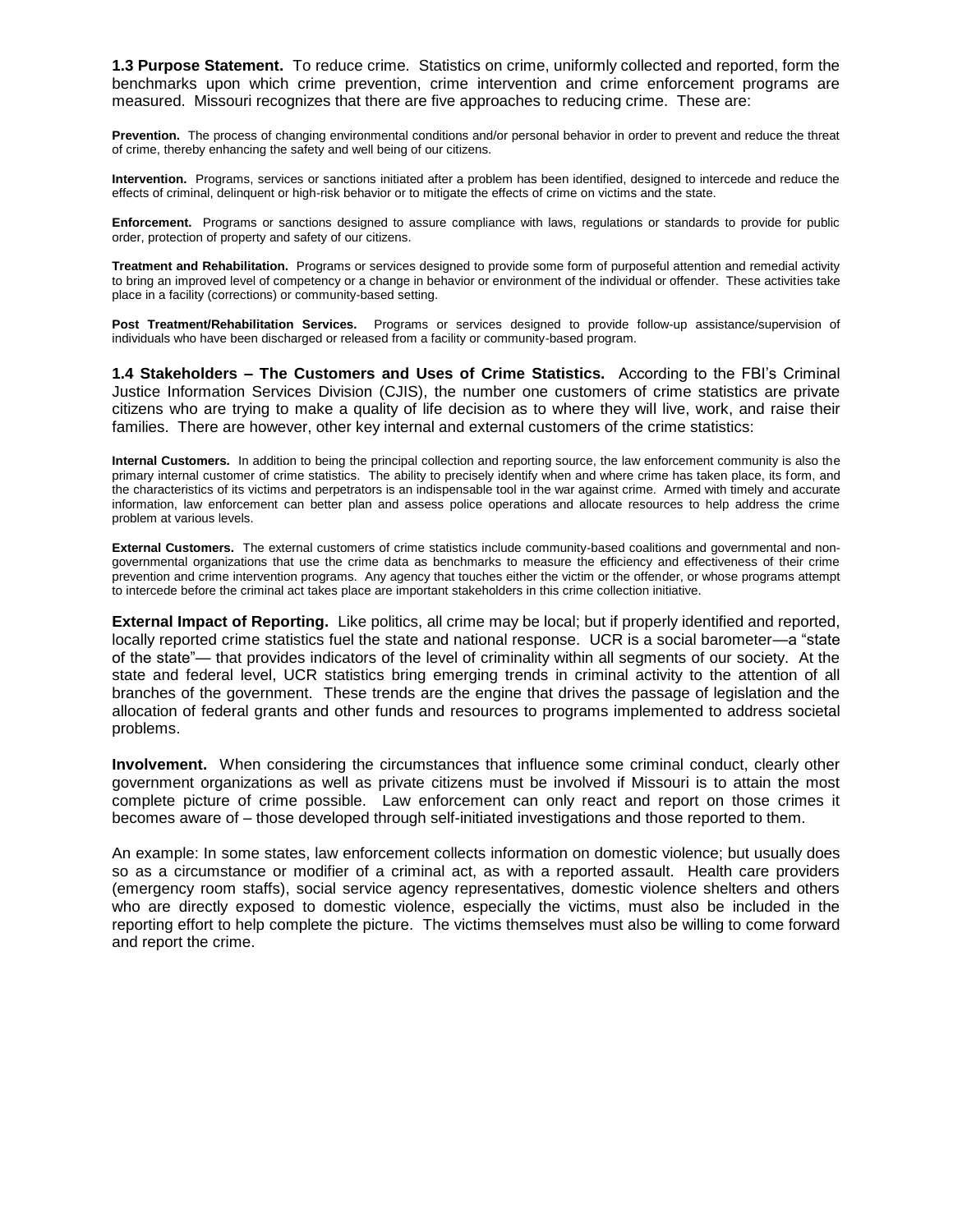### **2.0 National Reporting of Crime.**

At the national level, the FBI groups crimes together using two principal factors: (1) population groupings based upon (2) political boundaries, that is; towns and cities; metropolitan statistical areas; counties; college/university campuses; by state and by region. The MoUCR Program will rely upon the Originating Agency Identifiers (ORIs) of the most local law enforcement agency with jurisdiction in our towns, cities, counties and colleges as the principal location discriminator for state reporting and for the FBI's annual *Crime in the United States* report.

### **3.0 What Crime and Crime Clearance Information is Not Reported?**

**3.1 Motor Vehicle Laws.** With the exceptions of arrests for motor vehicular manslaughter and driving under the influence (DUI), violations of Missouri's motor vehicle laws are excluded from UCR reporting. (See the note in Section 4.3.#1 regarding investigations of motor vehicular manslaughter.)

**3.2 Watercraft Laws.** With the exceptions of investigations of, and arrests for involuntary manslaughter with a vessel and boating under the influence (BUI), violations of Missouri's watercraft laws are excluded from UCR reporting.

**3.3 Boating Under the Influence (BUI) – 21A or 21B:** Driving or operating of any vehicle (including a vessel or other watercraft -- BUI) or common carrier while drunk or under the influence of liquor or narcotics. Note: The definition of a motor vehicle found under motor vehicle theft in the Part I, Index Crimes does not apply for this offense.

**3.4 Clandestine, Covert or Undercover Investigations.** Agencies conducting extensive investigations, over time, of criminal activity are not required to report the offense(s) when they become known to police. The known offenses should be reported at the termination of the investigation, or at a time determined appropriate by the lead investigative agency, e.g., when arrest warrants are issued or served.

**3.5 P&P Violations.** Arrests based upon warrants issued for probation and parole (P&P) violations should not be reported to the MoUCR Program. Rationale: Individuals being sought for P&P violations have already been reported to the program for the crime that brought them into the criminal justice system in the first place. Violating a condition of P&P is an administrative matter of the courts. This rule applies to juvenile offenders who have been reported as "arrested", subsequently released, and then violate a condition of their release.

**3.6 Zero Tolerance.** Zero tolerance is an administrative action. A person cannot be arrested for this. They could be arrested for a crime it is associated with, however (liquor law violation, DWI/DUI).

**3.7 Suspicion.** Suspicion (UCR 27) is not a valid arrest code for Missouri. This code is not acceptable.

**3.8 24 Hour Detention.** Subsection 1 to 544.170 RSMo states (in part) that "... all persons arrested and confined … without warrant or other process, for any alleged … offense, or on suspicion thereof, shall be discharged from said custody within 20 hours from the time of … arrest, unless … charged with a criminal offense … and held by warrant to answer to such offense.‖ (Subsection 2 of 544.170 allows an additional 4-hours hold for several specific crimes.) MoUCR Program Rule:

If a subject is arrested for an offense, show the arrest on the Age, Sex and Race of Persons Arrested Report for the crime that they are arrested for. If arrested for a Part I Crime, show one crime cleared by arrest on the Return A Report. Caution: Do not report a second arrest for this same offense based upon the service of a warrant issued at some time following the initial release.

**3.9 Warrant Arrests.** Every law enforcement agency will make arrests for reportable crimes that they will not include in their own jurisdiction's reports. The best example would be warrant arrests for crimes that took place in another agency's jurisdiction. An example is offered below:

A farmhouse burns and the county sheriff requests that the Highway Patrol and the Fire Marshal assist in the investigation. The Fire Marshal determines that the fire was deliberately set. The three agencies cooperate in conducting a joint investigation. The reportable offense is arson and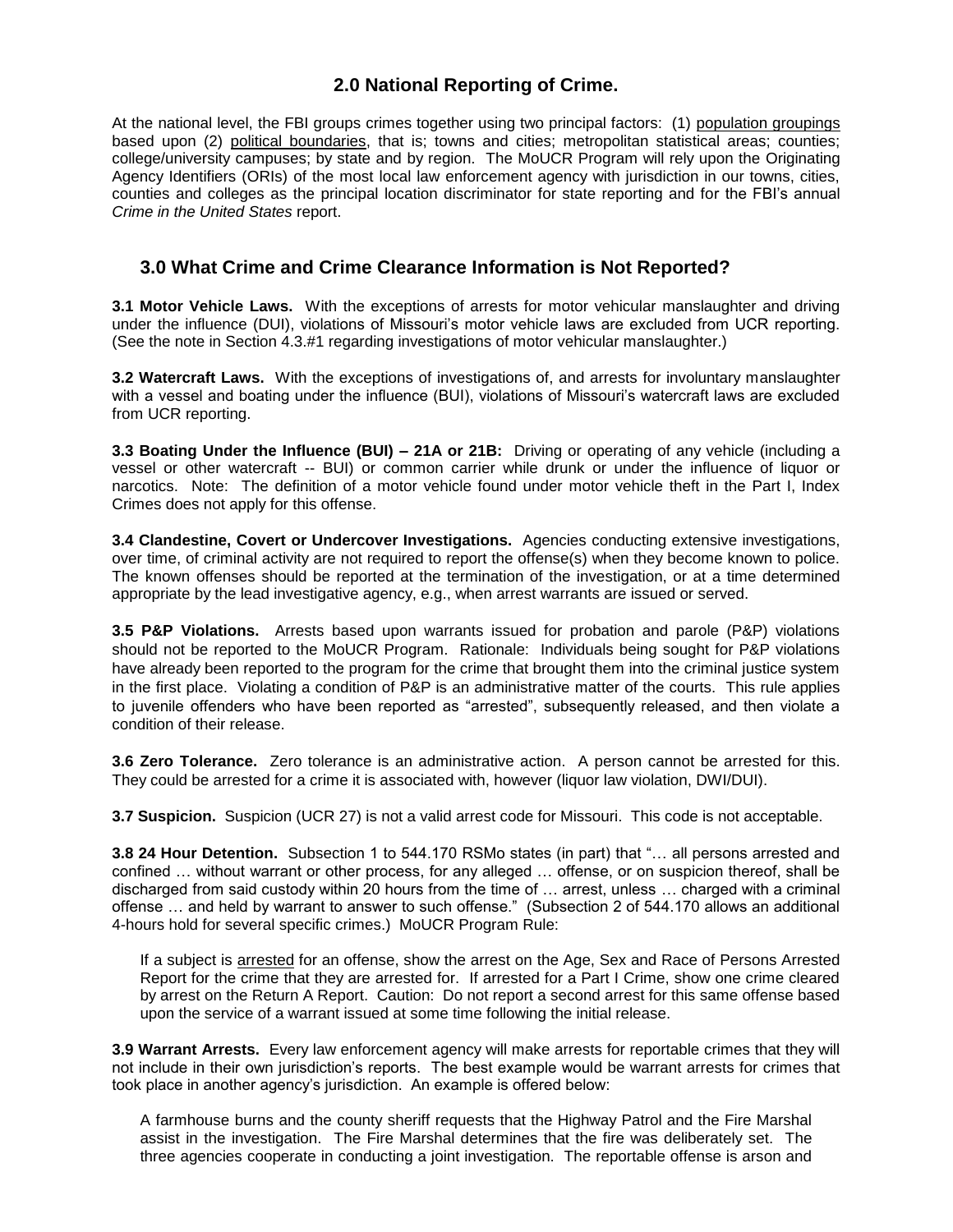may be reported to the UCR Program by the "most local" agency, the sheriff, on his monthly Arson Report. Later, the Fire Marshal identifies three offenders, warrants are issued, and a city police officer and trooper in another area of the state arrest the three suspects inside that city on charges of arson. The sheriff in the county where the crime took place should be notified of the arrests on his/her warrants and in-turn show one arson cleared on the sheriff's monthly Arson Report and three persons arrested on the sheriff's monthly Age, Sex and Race of Persons Arrested Report. Neither the city police department nor the trooper should report the incident or the arrests on their monthly reports to the MoUCR Program Office. Both should be reported once and only once by the "most local" jurisdiction – the jurisdiction where the crime took place.

Note: In most cases where the Fire Marshal is involved, the Fire Marshal will report on the arson unless the county or local agency specifically indicates that they will report the offense.

When a bench warrant for Failure to Appear in court is issued and executed (subject is taken into custody on said warrant), an arrest for UCR Offense code #26 All Other Offenses should be reported. Rationale: Failure to appear is a distinct and separate criminal office.

Once again, the UCR goal is to report all index crime and clearances for those crimes (either by arrest or exceptional means) once and only once in the jurisdiction where the crime took place, and not to take credit for an agency's arrest activity or to document activity for internal purposes and for budget justification. These two types of reporting must be kept separate.

**3.10 Protective Custody.** Taking a person into protective custody for intoxication, psychiatric evaluation, or other "safe-keeping" other than runaway minors is not considered an arrest for UCR purposes because no crime is charged.

**3.11 False Alarms.** Local agencies may include the collection of false alarms within their own record management system for their local records, but false alarms should not be reported with your agency's UCR statistics.

**3.12 Other Criminal Justice Elements.** The national program rules state that law enforcement officials should not consider the decisions of prosecutors or courts in scoring and counting crimes and arrests. If the elements of the offense meet the National UCR Program definitions, as outlined in this manual, the crime should be reported regardless of how the matter is adjudicated in the criminal justice system.

### **4.0 Supplemental Homicide Report (SHR)**

A separate form is provided for documenting all murders and non-negligent homicides; manslaughters by negligence; justifiable homicides; and domestic violence-related homicides and suicides. The MoUCR SHR deviates from the FBI standard SHR report. Instead of writing in words or phrases for the weapons, relationships, and circumstances, the Missouri form utilizes the FBI's automated data processing program codes. The 14 columns on the report are straightforward.

**4.1 Column 1: Incident Number** - Enter a department-unique number of up to 10 characters in length. Enter one number per incident. One incident may involve more than one victim and/or offender. Example: A man kills four family members, then commits suicide. All five deaths will be documented on this report; but only one incident number would be used for all five victims.

**4.2 Column 2: Type Homicide -** Note: This column is not found on the FBI SHR. The FBI report addresses "1A" on the front side and "1B" on the backside of their report form. The MoUCR Program adds "1C" and "1D" and eliminates the need for submitting a two-page report unless the number of victims and offenders exceed the lines provided. Possible entries are:

- 1A = Murder and non-negligent homicide
- 1B = Manslaughter by negligence
- 1C = Justifiable homicide
- 1D = Domestic violence-related suicide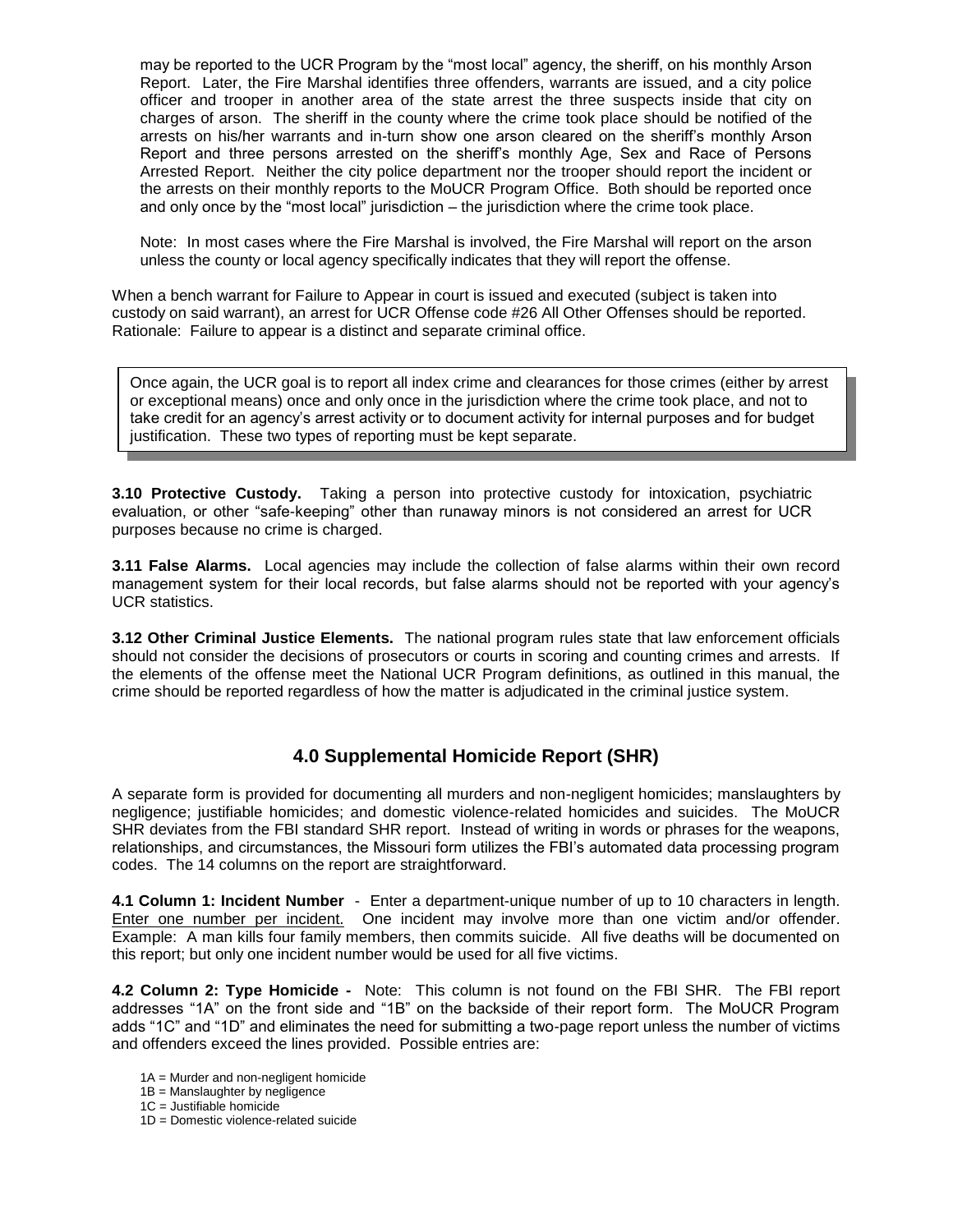**4.3 Column 3: Situation -** Enter one situation for each incident based upon the number of victims and offenders. The utilization of a new situation code will signify the beginning of a new murder situation. The situation codes are "keyed" to the victim, that is, list each victim only once. The options are:

- $A =$  where there is one victim and one offender.
- $B =$  where there is one victim and unknown offender(s).
- $C$  = where there is one victim and multiple offenders.
- $D$  = where there are multiple victims and one offender.
- $E =$  where there are multiple victims and multiple offenders
- $F =$  where there are multiple victims and unknown offender(s.)

In single victim/single offender situations (Code A), the age, sex, race and ethnic origin of both the victim and offender will appear directly opposite each other on the same line. Example:

| <b>INCIDENT #, TYPE, SITUATION</b> | <b>VICTIM INFO</b> |  |    | <b>OFFENDER INFO</b> |    |    |    | <b>WEAPON(S)</b> |    | <b>RELATIONSHIPS CIRCUMSTANCES</b>    |    |            |  |  |  |  |
|------------------------------------|--------------------|--|----|----------------------|----|----|----|------------------|----|---------------------------------------|----|------------|--|--|--|--|
|                                    |                    |  |    |                      |    |    |    |                  |    | <b>13</b><br><b>111</b><br>114<br>l10 |    |            |  |  |  |  |
| 123456                             | ПA                 |  | 25 | <b>W</b>             | IN | 27 | ıм |                  | IN | 112                                   | W١ | <b>140</b> |  |  |  |  |

In those situations where a single victim is killed by two or more offenders (Code C), the age, sex, race and ethnic origin of the victim should be set forth alongside the same data for the first offender. Information on the other offender(s) is listed on a separate line(s) under that for the first offender. In the example below, we have one female victim killed during a robbery by two men using personal weapons:

| <b>INCIDENT #, TYPE, SITUATION</b> | <b>VICTIM INFO</b> |   |    |  | <b>OFFENDER INFO</b> |  |    | <b>WEAPON(S)</b> |   | RELATIONSHIPS CIRCUMSTANCES |    |     |            |           |           |    |
|------------------------------------|--------------------|---|----|--|----------------------|--|----|------------------|---|-----------------------------|----|-----|------------|-----------|-----------|----|
|                                    |                    |   |    |  |                      |  |    |                  |   |                             |    | l10 | <b>111</b> | <b>12</b> | <b>13</b> | 14 |
|                                    |                    |   |    |  |                      |  |    |                  |   |                             |    |     |            |           |           |    |
| 123456                             | H                  |   | 25 |  | IW                   |  | 27 | M                | W | <b>40</b>                   | UN | 03  |            |           |           |    |
| 123456                             | H                  | Ⴠ |    |  |                      |  | 23 | M                | W | <b>40</b>                   | UN |     |            |           |           |    |

In those situations where two or more victims are killed by a single offender (Code D), it is necessary to set forth not only the age, sex, race and ethnic origin of each victim, but to list opposite each victim the age, sex, race and ethic origin of the offender. This situation will not result in the multiple counting of offenders since the situation code will indicate only one offender was involved. Example:

| INCIDENT #, TYPE, SITUATION |      | <b>VICTIM INFO</b> |           |  |   | <b>OFFENDER INFO</b> |     | <b>WEAPON(S)</b> |          | RELATIONSHIPS CIRCUMSTANCES |     |     |            |  |    |    |
|-----------------------------|------|--------------------|-----------|--|---|----------------------|-----|------------------|----------|-----------------------------|-----|-----|------------|--|----|----|
|                             |      |                    |           |  |   |                      |     |                  |          |                             |     | l10 | <b>I11</b> |  | 13 | 14 |
|                             |      |                    |           |  |   |                      |     |                  |          |                             |     |     |            |  |    |    |
| 123456                      | 11 A | ID                 | <b>25</b> |  |   |                      | 127 | M                | <b>W</b> |                             | ΑQ  | 18  |            |  |    |    |
| 123456                      | 1A   | ID                 | <b>26</b> |  | W |                      | 27  | lМ               | <b>W</b> |                             | AC. | ۱O  |            |  |    |    |

When multiple victims are killed by multiple offenders (Code E), the age, sex, race and ethnic origin of each victim followed by each of the offenders should be entered. Example two men are killed by two other men in a drug-related homicide:

| <b>INCIDENT #, TYPE, SITUATION</b> |     | <b>VICTIM INFO</b> |    |           |   | <b>OFFENDER INFO</b> |    |   | <b>WEAPON(S)</b> | <b>RELATIONSHIPS</b> | <b>CIRCUMSTANCES</b> |            |    |    |    |    |    |
|------------------------------------|-----|--------------------|----|-----------|---|----------------------|----|---|------------------|----------------------|----------------------|------------|----|----|----|----|----|
|                                    |     |                    |    |           |   |                      |    |   |                  |                      |                      |            | 10 | 11 | 12 | 13 | 14 |
|                                    |     |                    |    |           |   |                      |    |   |                  |                      |                      |            |    |    |    |    |    |
| 123456                             | 1 A | E                  | 25 | <b>IM</b> | W | ΙN                   | 27 | M | W                | <b>N</b>             | 112                  | <b>OK</b>  | 18 |    |    |    |    |
| 123456                             | 11A |                    |    |           |   |                      | 25 | M | <b>IB</b>        |                      | 112                  | <b>IOK</b> | 18 |    |    |    |    |
| 123456                             | ļ1A |                    | 30 | IIVI      | W | IN                   | 27 | M | W                |                      | 12                   | <b>OK</b>  | 18 |    |    |    |    |
| 123456                             | 1A  |                    |    |           |   |                      | 25 |   | IB               |                      | 12                   | <b>OK</b>  | 18 |    |    |    |    |

Note: For sorting purposes, the MoUCR Program computer system requires the incident number, homicide type and situation coding be placed against each victim and each offender.

### **4.4 Column 4: Age of All Victims and Offenders -** The options are:

IN = In-Vitro (within the womb) See note below NB = newborn and up to one week old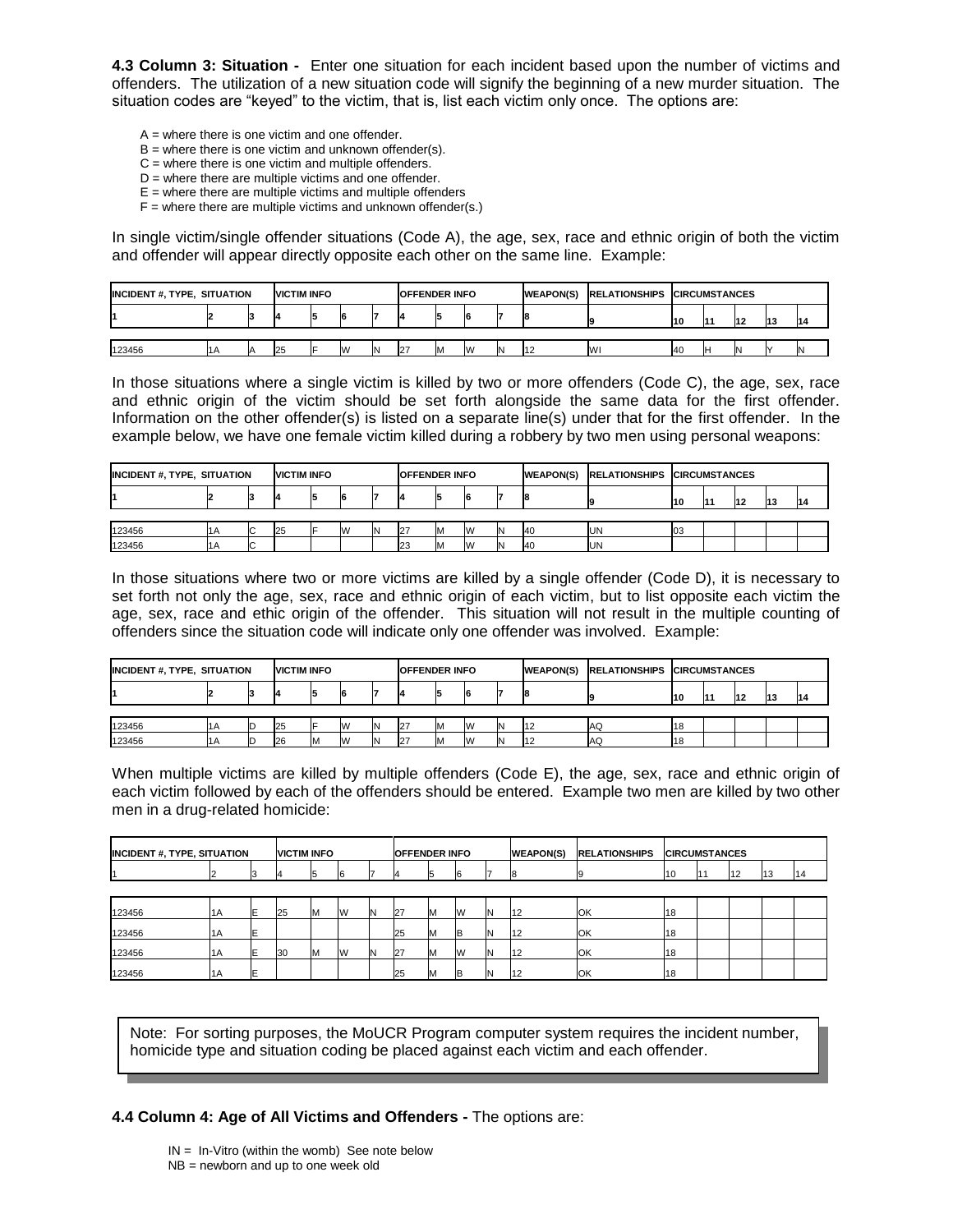BB = over one week; but less than one year old 01 to  $99(+)$  = the actual age, if known Persons aged 100 and over should be reported as "99" 00 = unknown

Note: "IN" (In Vitro) may be entered at the reporting department's discretion. "IN" will not be reported in the state's statistics or reported to the FBI for inclusion in the national statistics. The FBI age data is restricted to those who would be eligible for issuance of a certificate of live birth, which excludes In Vitro.

**4.5 Column 5: Sex of All Victims and Offenders -** The options are: M = Male, F = Female, or U = Unknown

**4.6 Column 6: Race of All Victims and Offenders -** The options are: W = White, B = Black, I = American Indian or Alaskan Native, A = Asian or Pacific Islander, U = Unknown

**4.7 Column 7: Ethnicity of All Victims and Offenders -** While not collected on the ASR Reports, the national program calls for ethnicity data on the Supplemental Homicide Report. The options are: H  $=$ Hispanic Origin, N = Not of Hispanic Origin, U = Unknown Origin

**4.8 Column 8: Weapons Used -** Enter the code for the weapon which most likely caused the death. If a firearm was a full automatic, add "A". Example: a military M-16 rifle would be coded as "13A".

| $11 =$ Unknown Firearm    | $30 =$ Blunt Instrument          | $65$ = Fire/Incendiary    |
|---------------------------|----------------------------------|---------------------------|
| $12 =$ Handgun            | $35$ = Motor Vehicle             | $70 = Drugs/Narcotics$    |
| $13 =$ Rifle              | $40$ = Personal Weapons          | 75 = Drowning             |
| $14 =$ Shotgun            | $50 = Poisson$                   | $80 =$ Strangling/Hanging |
| $15 =$ Other Firearm      | 55 = Pushed/Thrown Out of Window | 85 = Asphyxiation         |
| $20 =$ Cutting Instrument | $60 =$ Explosives                | $90 =$ Other (Unknown)    |

**4.9 Column 9: Relationships -** The summary reporting system groups relationships in two major areas, plus a catch-all area for those that do not fit the standard fields. Enter the single most descriptive code for each victim in relationship to the offender from the choices offered below:

| Group One - Within the Family             | Group Two - Outside the Family, But Known to the Victim             |
|-------------------------------------------|---------------------------------------------------------------------|
| $HU = Hushand$                            | $NE = Neichbor$                                                     |
| $WI = Wife$                               | $AQ = Acquaintance$                                                 |
| CH = Common-Law Husband                   | $BF = Boyfriend$                                                    |
| $CW = Common-Law$ Wife                    | $GF = Girlfriend$                                                   |
| $MO = Mother$                             | $XH = Ex-Husband$                                                   |
| $FA = Father$                             | $XW = Ex-Wife$                                                      |
| Group One (Continued) – Within the Family | Group Two (Continued) – Outside the Family, But Known to the Victim |
| $SO = Son$                                | $EE = Emplovee$                                                     |
| $DA = Daudhter$                           | $ER = Emplover$                                                     |
| $BR = Brother$                            | $FR =$ Friend                                                       |
| $SI = Sister$                             | HO = Homosexual/Lesbian Relationship                                |
| $IL = In-Law$                             | $OK = Otherwise$ Known to the Offender                              |
| $SF = Stepfather$                         |                                                                     |
| $SM = Stepmother$                         | <b>Group Three - Other</b>                                          |
| SS = Stepson                              | $ST =$ Stranger                                                     |
| $SD = Stepdauqhter$                       | UN = Unknown or Can't Determine                                     |
| $OF = Other Family Member$                | VO = Victim was Offender                                            |

When coding relationships, remember to start with the victim. In other words record the victim's relationship to the offender. Example, if a parent murders his son, the relationship chosen would be "SO".

Note: "VO" Victim was Offender. This classification would include such things as a double-murder where two people kill each other as in a barroom brawl or a duel amongst multiple willing participants. For Missouri reporting purposes, the "VO" relationship code should also be used when reporting domestic violence-related suicides.

If the offender in a domestic violence-related homicide commits suicide before being taken into custody, the suicide of that offender may be noted as an exceptional clearance on the Return A Form for the homicide. The domestic violence-related suicide itself would not be reported on the Return A Form. In addition, the information collected on the Supplemental Homicide Report (SHR) for the suicide will not be forwarded to the FBI and therefore would not be included in the *Crime in the United States* report.

Example: A husband and wife get into an argument. The husband kills the wife and then kills himself. The reporting agency would report one domestic violence-related homicide cleared exceptionally on the Return A form, and would report both the homicide and the suicide on the SHR.

**4.10 Column 10: Circumstances -** Enter the single most appropriate/descriptive reason behind the act taken from the list below: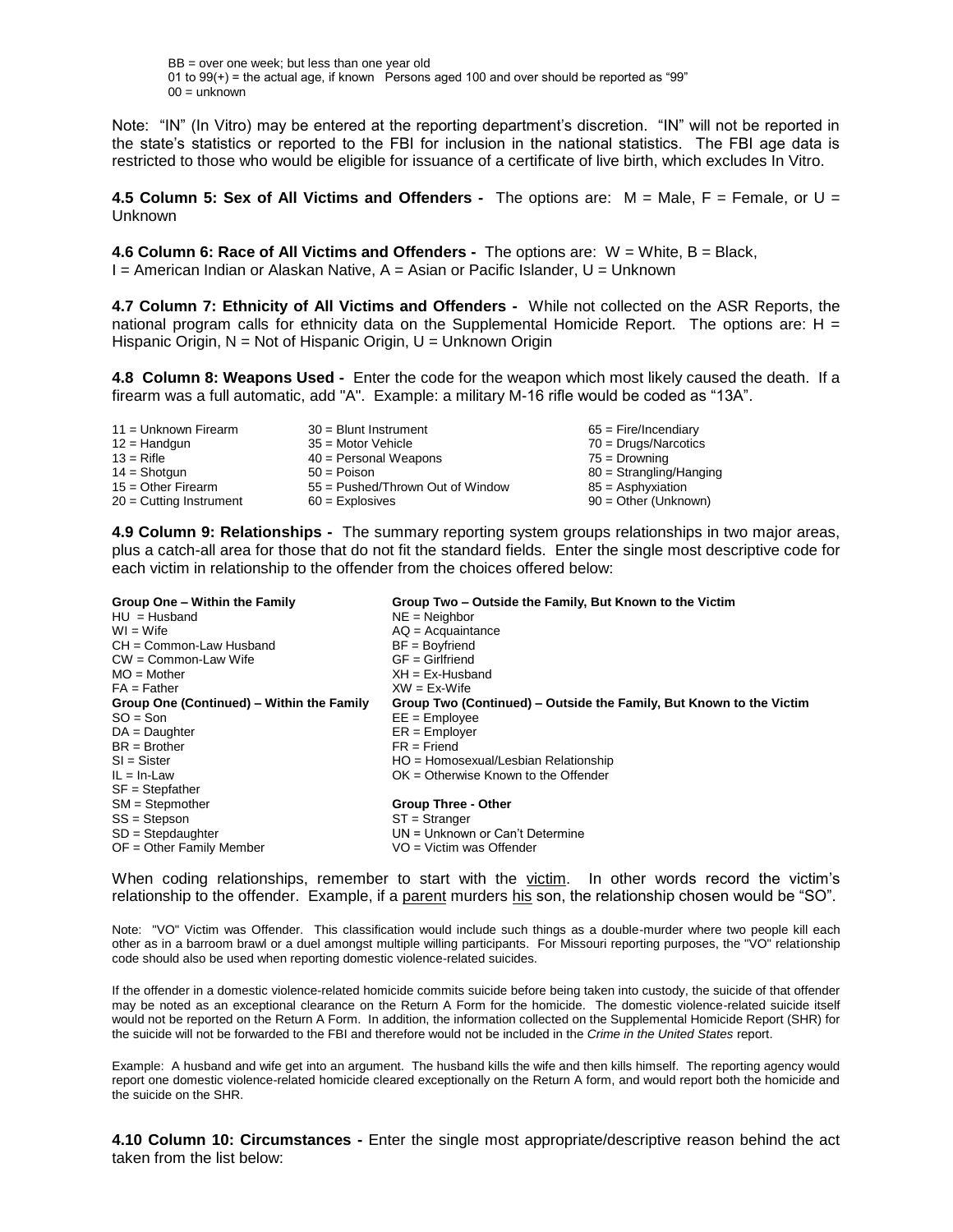### **Murder (1A) was Associated with: For Justifiable Homicide (1C):**

- 
- 
- 03 = Robbery
- 
- 
- 
- 
- 
- 
- $19 =$  Gambling
- 
- 
- $42 = \text{BrawI} \text{Influenced by Alcohol}$ <br> $43 = \text{BrawI} \text{Influenced by Drugs}$  Note: "40" is classi
- 
- 
- 46 = Gangland Killing
- 47 = Juvenile Gang
- 48 = Institutional/Prison Killing
- 49 = Sniper Attack/Ambush
- 70 = Other Felony Suspected
- 26 = Other Felony Involved
- 60 = Non-Felony Involved
- 99 = Unable to Determine

- 01 = Independent Act of Murder 80 = Felon Killed by Private Citizen
- $02 = \text{Rape}$  81 = Felon Killed by Police

### 05 = Burglary **For Manslaughter by Negligence (1B):**

- 06 = Larceny/Theft 50 = Hunting Accident
- $07$  = Motor Vehicle Theft  $51$  = Gun-Cleaning Accident
- $09 =$  Arson  $52 =$  Child Playing with Weapon
- 10 = Prostitution/Commercial Vice 53 = Other Negligent Handling of Gun
- $17 =$  Other Sex Offense 59 = All Other Negligent Manslaughter<br> $18 =$  Narcotics/Drug Laws except MV traffic fatalities.
	- except MV traffic fatalities,

### 41 = Child Killed by Babysitter **For Domestic Violence-Related Homicides and DV Suicides (1D)**

- 
- Note: "40" is classified as "Lover's Triangle" in the FBI ADP Policy 44 = Argument over Money/Property Guidelines Manual. It had been converted to simply "Domestic 45 = Other Argument Violence" to meet Missouri's unique reporting requirements.

**4.11 Column 11: Modifier for Domestic Violence (40) or Justifiable Homicide (80/81) –** If relationship "40", "80" or "81" was used in Column 10, Circumstances, provide the appropriate additional information.

**4.11.1 For Justifiable Homicide (80 or 81).** Select one of the following modifiers:

- $A =$  Felon attacked police officer.
- B = Felon attacked a fellow police officer,
- C = Felon attacked a civilian.
- $D =$  Felon attempted flight from a crime.
- $E =$  Felon killed during commission of a crime.
- $F =$  Felon killed resisting arrest.
- G = Not enough information to determine.

**4.11.2 For Domestic Violence Homicides & Suicides (40).** Per RSMo 455.543, select the single most descriptive code that applies to both the Victim and the Offender. (Note: This is an example of where the national program and the state program are redundant and overlapping in some cases.) The codes are:

- H = Victim and Offender were spouses;
- J = Victim and Offender were former spouses;
- $K =$  Victim and Offender were related by blood;
- $L =$  Victim and Offender were related by marriage;
- M = Victim and Offender were presently residing together or have resided together in the past;
- N = Victim and Offender were involved in a continuing social relationship of a romantic nature; or
- P = Victim and Offender have a child in common independent of whether they had been married or resided together in the past.
- $Q$  = Victim and Offender were the same person. If so, use "N" in Columns 12, 13, and 14.

**4.12 Column 12 Additional DV Modifier – Court Orders of Protection** *-* If "40" was selected in Column 10, answer the following question: "Had the victim or offender previously filed a court order of protection?" Response:  $Y = Yes$ ;  $N = No$ ;  $U = Unknown$ 

**4.13 Column 13 Additional DV Modifier – Previous Incident with Offender** *-* If "40" was selected in Column 10, answer the following question: "Had there been a previous investigation or report of an alleged incident of domestic-related violence against the victim by the offender?" Response:  $Y = Yes$ ; N  $=$  No:  $U =$  Unknown

**4.14 Column 14 Additional DV Modifier – Previous Incident with Victim** *-* If "40" was selected in Column 10, answer the following question: "Had there been a previous investigation or report of an alleged incident of domestic-related violence against the offender by the victim?" Response:  $Y = Yes$ ; N = No; U = Unknown

Example: A man kills his wife (WI), his son (SO), and his wife's lover (OK); then commits suicide (VO). Column 2, Type Homicide would be three homicides (1A) and one Domestic Violence-Related Suicide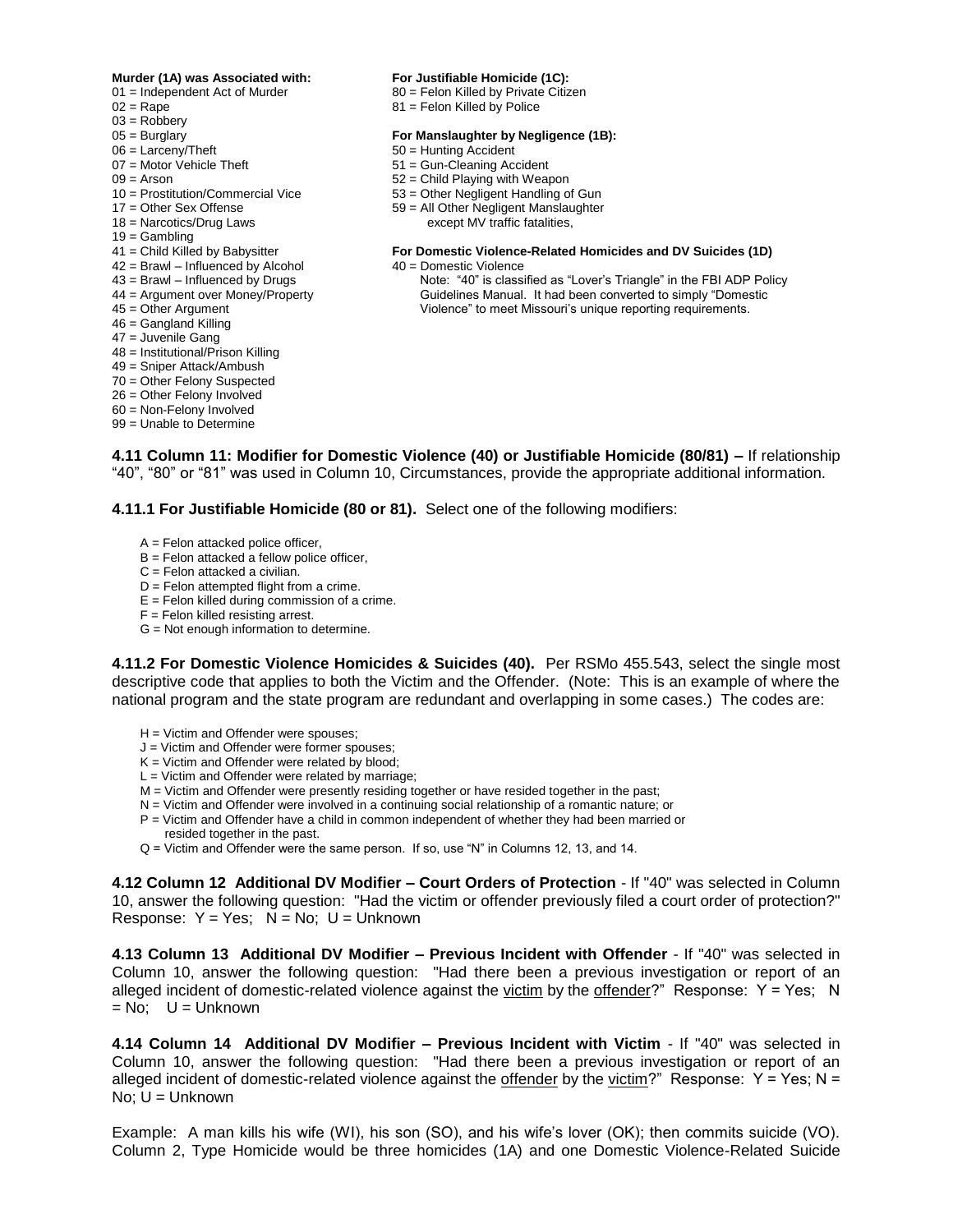(1D) for the four victims. For MoUCR reporting purposes, show one incident number for all four victims, with the same offender.

| INCIDENT #, TYPE, SITUATION | <b>VICTIM INFO</b> |    |                  |   | <b>OFFENDER INFO</b> |   |    |    |    | <b>WEAPON(S) RELATIONSHIPS</b> | <b>CIRCUMSTANCES</b> |               |    |   |   |   |   |
|-----------------------------|--------------------|----|------------------|---|----------------------|---|----|----|----|--------------------------------|----------------------|---------------|----|---|---|---|---|
|                             | າ                  | -3 | 5<br>6<br>6<br>5 |   | 8                    | 9 | 10 | 11 | 12 | 13                             | 14                   |               |    |   |   |   |   |
|                             |                    |    |                  |   |                      |   |    |    |    |                                |                      |               |    |   |   |   |   |
| 123456                      | 1A                 | D  | 25               | Е | W                    | N | 27 | M  | W  | N                              | 12                   | WI            | 40 | н | N |   |   |
| 123456                      | 1A                 | D  | $\sim$<br>ъD     | M | W                    | N | 27 | M  | W  | N                              | 12                   | <sub>SO</sub> | 40 | ĸ | N | N | N |
| 123456                      | 1A                 | D  | 30               | M | W                    | N | 27 | M  | W  | N                              | 12                   | OK            | 45 |   |   |   |   |
| 123456                      | 1D                 |    | 27               | M | W                    | N | 27 | м  | W  | N                              | 12                   | VO            | 40 |   | N | N |   |

Only the three domestic violence-related homicides will be reported to the FBI since the national program does not consider suicides – must be the willful killing of one human being by another. The wife's lover is shown as a "45 Other Argument" in Block 10 of the Circumstances Section and the remainder of the line is left blank.

Note: In a domestic violence-related suicide where the victim was the offender, Columns 12, 13, and 14 should be completed with "N" for No.

### **5.0 The National Clandestine Drug Laboratory Seizure Report – DEA 612 Form**

Under authority granted in 43.505 RSMo, the Director, Missouri Department of Public Safety has mandated inclusion of the National Clandestine Laboratory Seizure Report in the MoUCR Program report forms package. This report was developed by the El Paso Intelligence Center (EPIC) and is known commonly as the DEA 612 Form. All Missouri law enforcement agencies are required to submit the DEA 612 Form as a result of investigations of clandestine drug laboratories.

**Purpose.** Information taken from the DEA 612 Form is entered into the National Clandestine Laboratory Seizure Intelligence Database. The statistics in this database are used to determine the allocation of federal funds to assist to law enforcement anti-drug initiatives. Without accurate accounting for all clandestine drug lab seizures, Missouri may be denying itself the chance to compete equitably for available funding amongst the other states.

Completed forms should be mailed to the Missouri State Highway Patrol's Division of Drug and Crime Control (DDCC) at P.O. Box 568 Jefferson City, MO 65102 or faxed to 573-536-5577 or 1-800-347-7080. Note: The instructions for completing the DEA 612 Form are included with the form. If assistance is needed in completing the form, contact DDCC at 1-800-877-3452.

### **6.0 Supplemental Report - Domestic Violence Incidents**

Currently, the MoUCR Program offers this supplemental report, which may be voluntarily submitted by the state's law enforcement agencies.

**6.1 Background.** Section 43.545 RSMo, requests that all incidents of domestic violence be reported, whether or not an arrest is made. The statute defines domestic violence as any dispute arising between the eight groups specified below. For purposes of this report only, a dispute becomes reportable when it crosses the abuse threshold as defined in Section 455.010, RSMo, that is; a pattern of harassment (to include stalking), coercion, assault, sexual assault, battery, or unlawful imprisonment. Responding agencies should select the single, highest number (1 being the highest) for each incident, regardless of the number of persons or potential multiple relationships present during the incident.

- 1. Total number of incidents between persons who are spouses:
- 2. Total number of incidents between persons who are former spouses:
- 3. Total number of incidents between persons who have a child in common regardless of whether or not they have been married or have resided together in the past:
- 4. Total number of incidents between persons (of any age) related by blood: